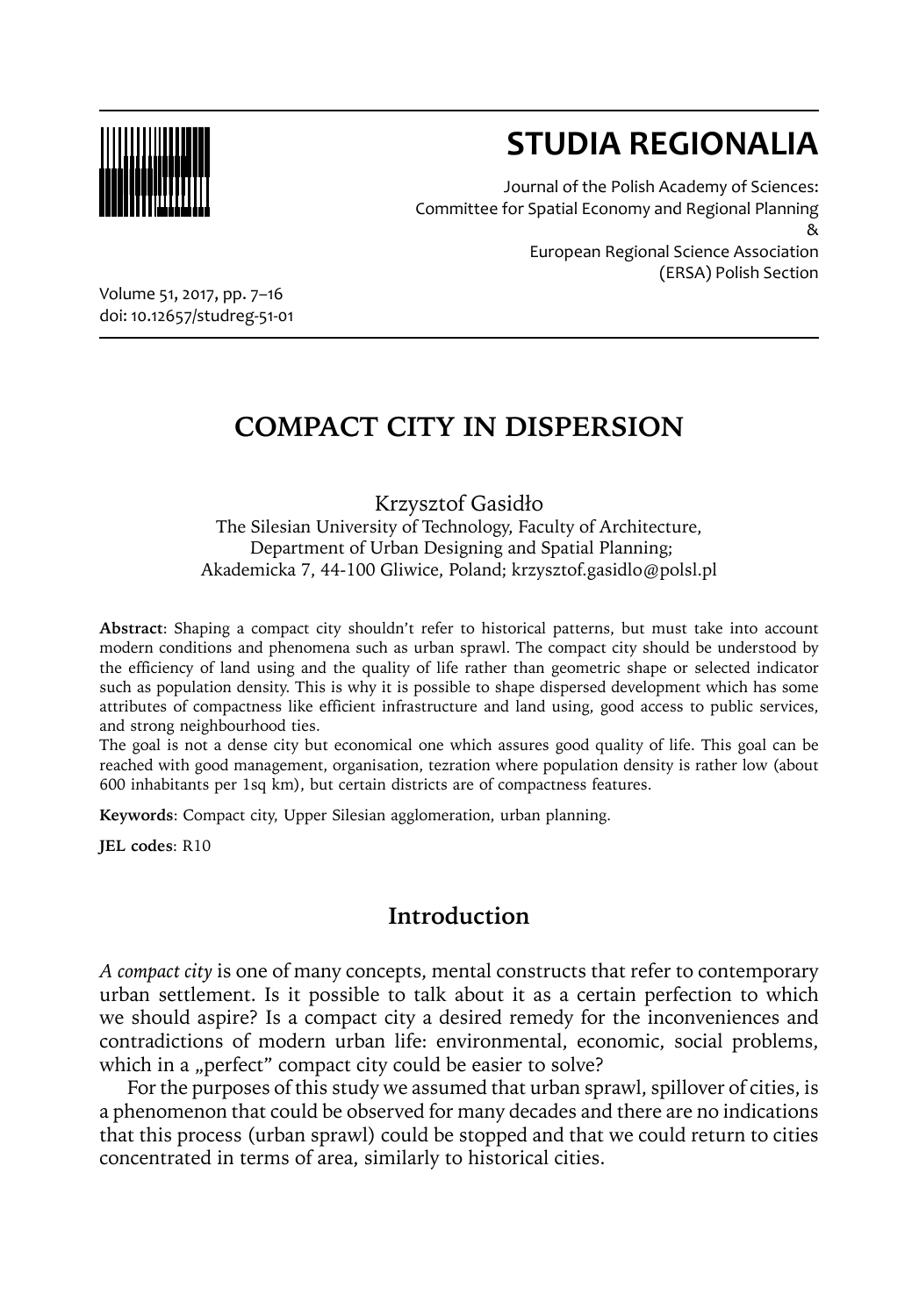The aim of this analysis is thus not to propose any innovative solution, but to consider the methods to achieve compactness in dispersed urban networks so frequent in the modern settlement system.

Therefore, we should assume that compactness can also be achieved in dispersed development systems. In order to confirm this assumption we will analyse the methods of achieving certain compactness properties in dispersed systems, discuss the definition of compactness in historical and modern cities, as well as prove, on the example of cities forming part of the Upper Silesia agglomeration, the possibility to use the historically formed structure to create a compact city in dispersion.

#### **1. Historical city as a model of a compact city**

Until the end of the 18<sup>th</sup> century, European cities were compact – concentrated, as such form generated benefits: safety, access to the labour market, easier exchange of goods and information. It is not a coincidence that old ideas of perfect cities usually present them in the concentric or polygonal shape. They were depicted as such in the 1898 **Garden-City** concept of Ebenezer Howard, although instead of a dense 19<sup>th</sup> century city it suggested a thinned-down garden-city combining the features of urban and rural areas. Toni Garnier's concept of industrial city (*Cite Industrielle*) of 1904 was a less concentrated arrangement divided into zones, where monofunctional districts were separated by wider areas, but individual zones-districts were compact. The stereotype of a geometrically compact city was finally broken by Frank Lloyd Wright, who in 1932 invented the concept of **Broadacre City.**

In modern debates on city compactness, references are made to those historical, "perfect", geometrically compact cities. We cannot, however, perceive a modern *compact city* through the prism of old *compact cities.* According to Mironowicz (2016: 89), it is highly probable that analogy with old models would lead to wrong conclusions. After all, perfect urban concepts were not developed *a priori*, but rather by extracting the best features of the already existing cities. Attempts to construct perfect cities, *e.g.* Mazdar (with the proposed population density of ca. 8,000 residents per km2) are merely isolated experiments. Therefore, if we were to answer what form of a modern compact city is perfect, it would most probably resemble what we can see around us today. This form would be also highly volatile, as the city undergoes constant transformations adapting to new conditions and needs. Therefore, we might state that the best (best possible) form is still under development and certainly it is not perfect as of this particular moment.

This issue can be illustrated on the example of housing estates built in Poland in 1950-1990. They were supposed to respond to the needs caused by war damage, mass migrations and high birth rate. Between 1945 and 1990, Polish population increased from 24 to 38 m, and population in the cities rose from 8 to 24 m, *i.e.* by about 16 m (Strzelecki and Witkowski 2009). In the same period, the urbanisation rate rose from approximately 33% to about 63%.

Construction of large complexes on the current outskirts of the cities reduced their compactness while increasing the distance, reducing population density and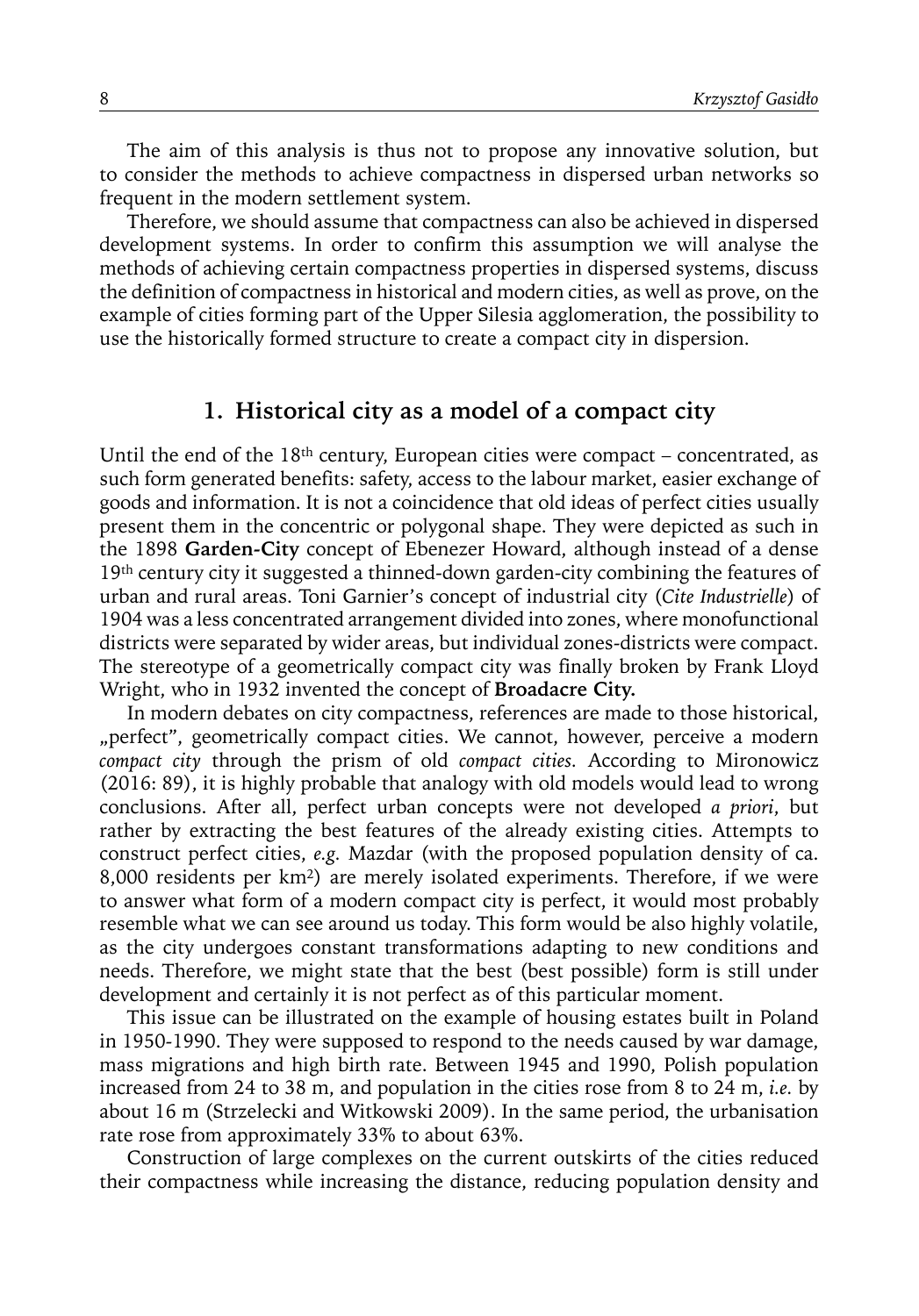development density. Even then voices were heard that population density in many of those housing estates is too low. Other properties of those assumptions were also the subject of criticism*, e.g*. the fact that they seldom created a place with which local community could identify itself. Among the concepts emerging at the time to increase the compactness of new districts, two solutions were notable that offered different ways to achieve this objective:

- Ursynów Północny in Warsaw (1970-82) project of Marek Budzyński and his team, who attempted to achieve the structure and the compactness of a big city with the use of classical urban planning forms (such as streets with row housing);
- the project of development of the area surrounding the village of Owińska near Poznań (1981-84) by Jerzy Buszkiewicz and his team, who suggested a dispersed system of smaller compact housing estates, so-called Federation of Small Cities (Gzell *et al.* 2012: 23), where compactness was achieved in a way that was similar to small towns, *i.e.* with "low-and-dense" development.

Commuter districts generated massive traffic. Low availability of public services also generated additional traffic towards the city centre in order to satisfy the basic needs of residents. Today these housing estates are not perceived as examples of dispersed, non-compact development. They are modernised, to a great extent equipped with social infrastructure, trade and recreation facilities, which significantly improved the standard of living of residents. Traveling to the city centre or farther is still related to commuting, higher-standard services, or social reasons. What changed for the worse is the means of traveling: nowadays it is done by private cars instead of public transport. After 2000, less developed areas of those housing estates or around them were gradually filled with new residential and service buildings, thus improving the compactness of those parts of the cities; voices were even heard requesting a more intense housing development so as to connect those estates with the city centre (Gruszecka *et al.* 2009).

In the discourse on compact cities, housing estates composed of "blocks" were replaced by suburban single-family housing estates, in particular the so-called "fieldlike" development, *i.e.* using the agricultural geodetic division and characterised by high dispersion, stylistic chaos, poor transport services, failing infrastructure, lack of public services or public space. In many cases, residents of those areas raise their standard of living measured by the area per one person and the distance from the forest wall, at the same time lowering that standard by the lack of access to services or deteriorated environmental conditions *e.g.* due to low emission.

The example of "block" housing estates and modern dispersed development shows that the main problems are related to transport, and, at the first stage of their existence, low effectiveness of area use and unsatisfactory quality of life. However, if we follow the development of housing estates from the second half of the 20th century, it is clear that they became more compact in the course of the development lasting several or even several dozen years. However, it should be noted that there is a significant difference between "block" housing estates and the poorly organised modern suburban development. The former were fully planned and gradually implemented or modified; the latter seem rather chaotic in the most part. Nevertheless, new housing estates are built, albeit very rarely, away from city centres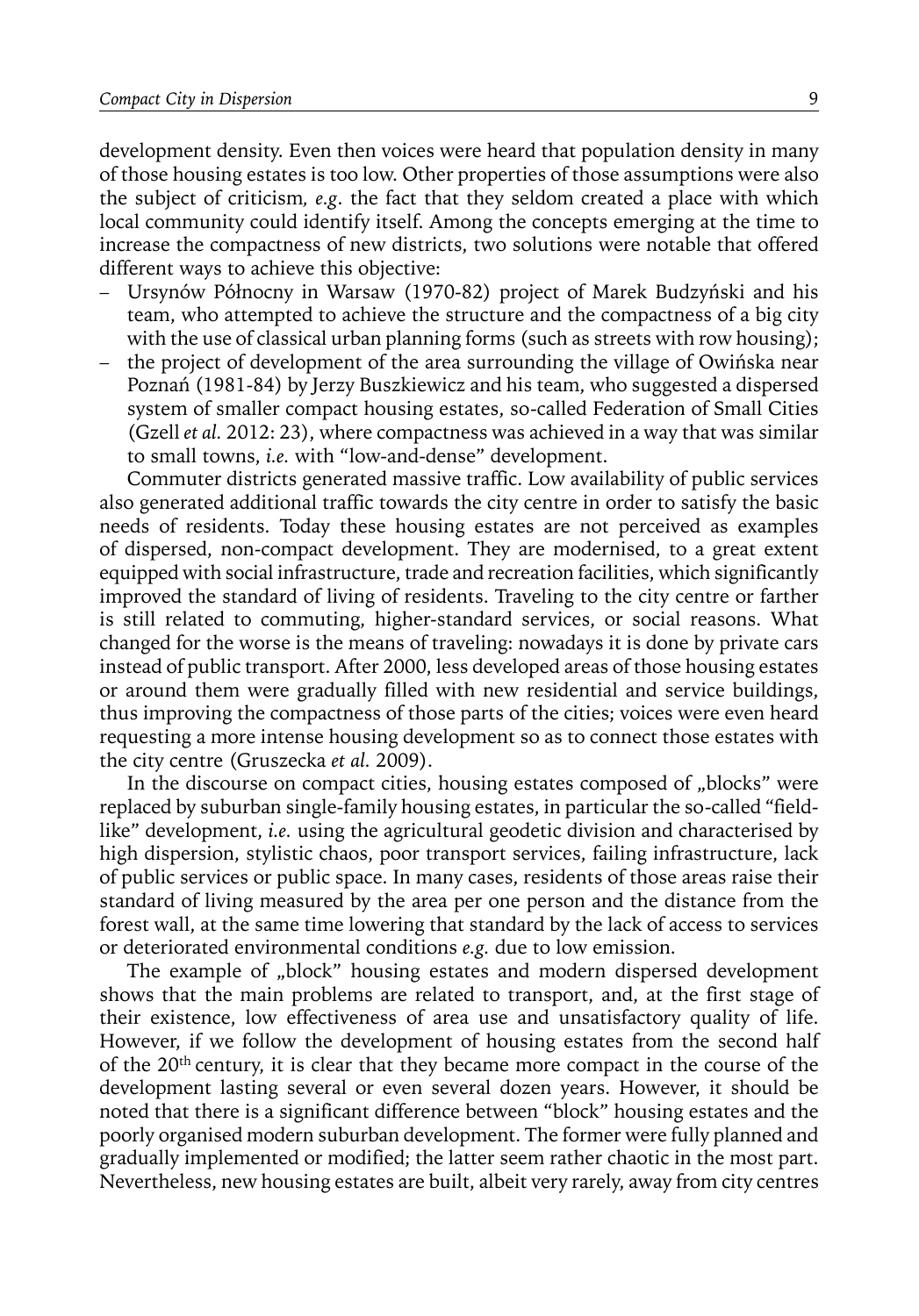and developed according to the plan, equipped with appropriate infrastructure, quite compactly built up – in other words, compact. One example could be the currently developed town of Siewierz-Jeziorna in Śląskie voivodeship.

#### **2. Definition of a compact city**

Compact city is generally defined as a compactly developed city, as the term *compactness* evokes closeness, focus, continuity, concentration. Buildings and components of technical and social infrastructure should be close to each other, concentrate around public space, which reduces the distance and facilitates access to all functions of the city. Those features are emphasised in many definitions of the compact city (Bradecki 2009: 14; Stangel 2013: 8; Ogrodnik 2015: 37). The compactness, as well as the diversity and the neighbourhood, are essential for a city to convert as a complex adaptive system and to adjust to the changing conditions (Mironowicz 2016: 213).

 In a compact city, land should be used intensively. This may mean multi-storey buildings and reduction of the surface of open areas. One should ask whether the compactness measures most often applied in urban planning, *i.e.* population density, built area and housing density, as well as the number of apartments per ha or km<sup>2</sup> (Bradecki 2009: 19) fulfil all criteria of a compact city. Perhaps a compact city is the one whose territory produces most added value? In such case, compactness would be measured by a high land allowance, and not necessarily by the greatest density. One can imagine the extremely concentrated slums which generate little income, and a less intensively developed land generating higher added value; or the extremely compact slums and a loosely developed exclusive residential district. Such comparisons prove that we should refer the compactness to different purposes of land and different methods of its development. If we discuss a city within its administrative borders, its compactness according to the above criteria can only be approximated. Therefore, assessment of compactness applies to individual parts (districts) which should be effectively developed. However, one more question remains: how do you live in a compactly and densely developed city? – perhaps there is more nuisance, such as the noise, pollution *etc.*, than in a less compact city? We have thus the next criterion, not applying to compactness as such, but rather to its assessment. What level of compactness is the best to live with?

#### **3. The concept of a compact city, market economy and social needs**

If we assume that there is a free market on which supply and demand for such goods arranged in space as apartments, services, public space, infrastructure etc. develop, we should assume that both compact and dispersed spatial structures are the result of operation of the market economy. If there was no supply of plots situated on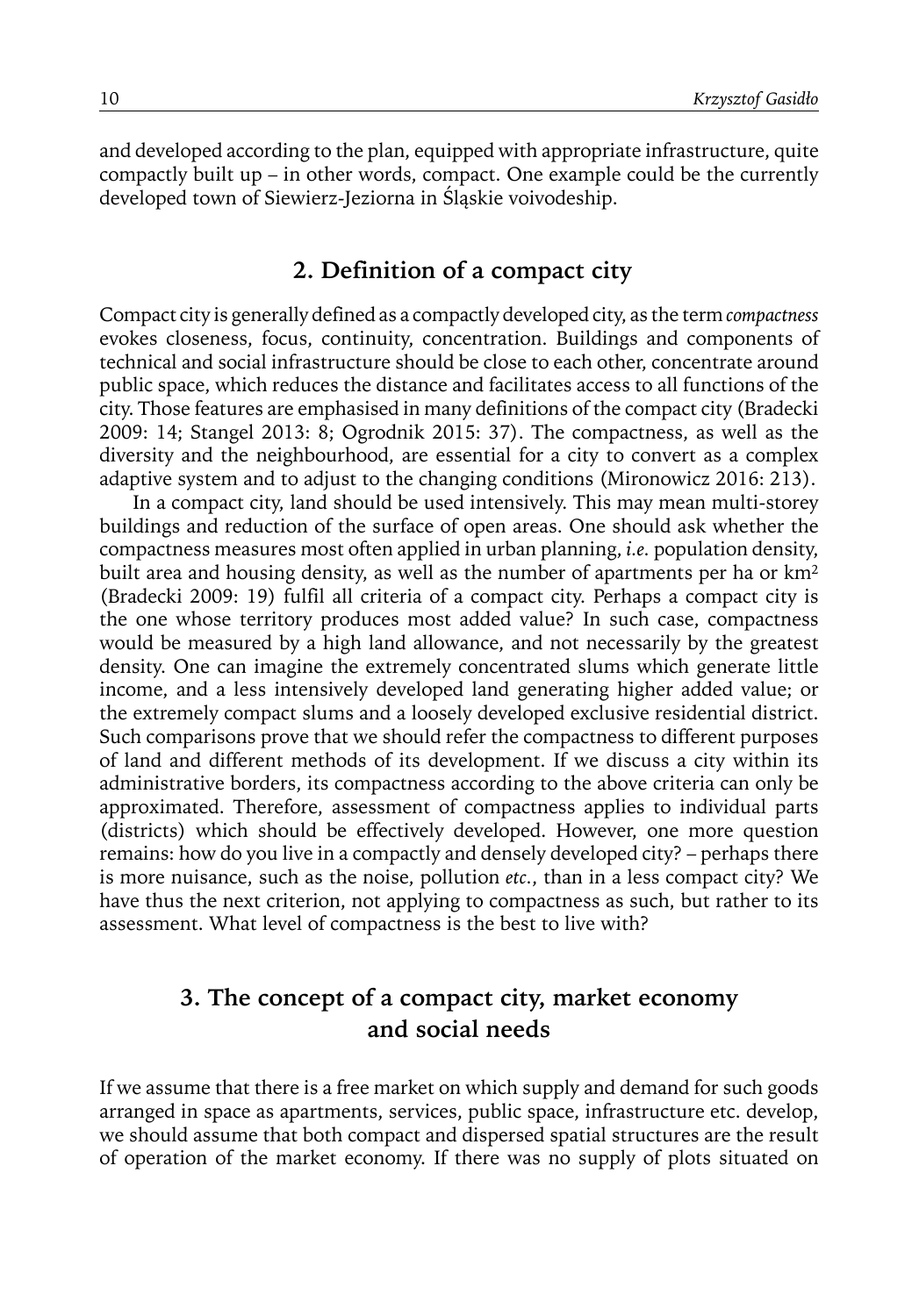distant suburbs and no buyers for those plots, there would be no urban sprawl. Doesn't the compact city meet the conditions of market economy?

We know that the real estate market is imperfect, thus certain regulations governing it may foster compactness or not. The law effective in Poland has been gradually defining the concept of compactness. In subsequent acts on spatial planning we may observe the evolution of the rules of developing new areas. In the Act on spatial development of 1994 (Ustawa ... 1994), the rules of development in support of compactness were basically not formulated. The same applied to the Act on spatial planning and development (2003) in its original wording did not refer to the issue of compactness. However, since 2003 many negative situations have been observed, *e.g.* allocating too large quantity of agricultural lands to housing development, which led to an uncontrolled, chaotic dispersal of development. After amendments, the current version (2017) of the Act in Article 1(4) formulates five rules of planning and developing new buildings:

- minimisation of transport absorptivity;
- maximum use of public transport;
- facilities for pedestrians and cyclists;
- locating new buildings in areas with fully fledged compact spatial and functional structure, in particular by complementing the existing buildings;
- locating new buildings in undeveloped areas exclusively where the existing buildings cannot be complemented and only on areas equipped with appropriate infrastructure (Ustawa ... 2003). However, these are rules rather than specific requirements *e.g.* in the form of indicators. Therefore, it is clear that their application in specific places is hard to check. The matter of compactness understood as development density is subject to local law, *i.e.* local spatial development plan, where the minimal and maximum values of this rate are determined.

Does the compact city respond to social needs? The answer to this question is more difficult. If we ask *e.g.* about the fair division of building and infrastructure maintenance costs in areas with compact and dispersed development, it turns out that residents of the former are subsidising residents of the latter. If we ask about access to public services, possibility to use the attractive public space, the compact city is better suited to social needs than the dispersed city. Finally, if we ask against the physiognomy of those areas and their assessment by residents, the dispersed city is often assessed worse than the compact city.

One should suppose that the real estate market created by economic calculation, availability of free areas, lifestyle models etc. will be forcing further development of open areas. Thus, the main problem to be solved is improvement of the characteristics of existing and newly built buildings so that it becomes more effective. What specific solutions can be applied to offset or limit weaknesses of the dispersed city?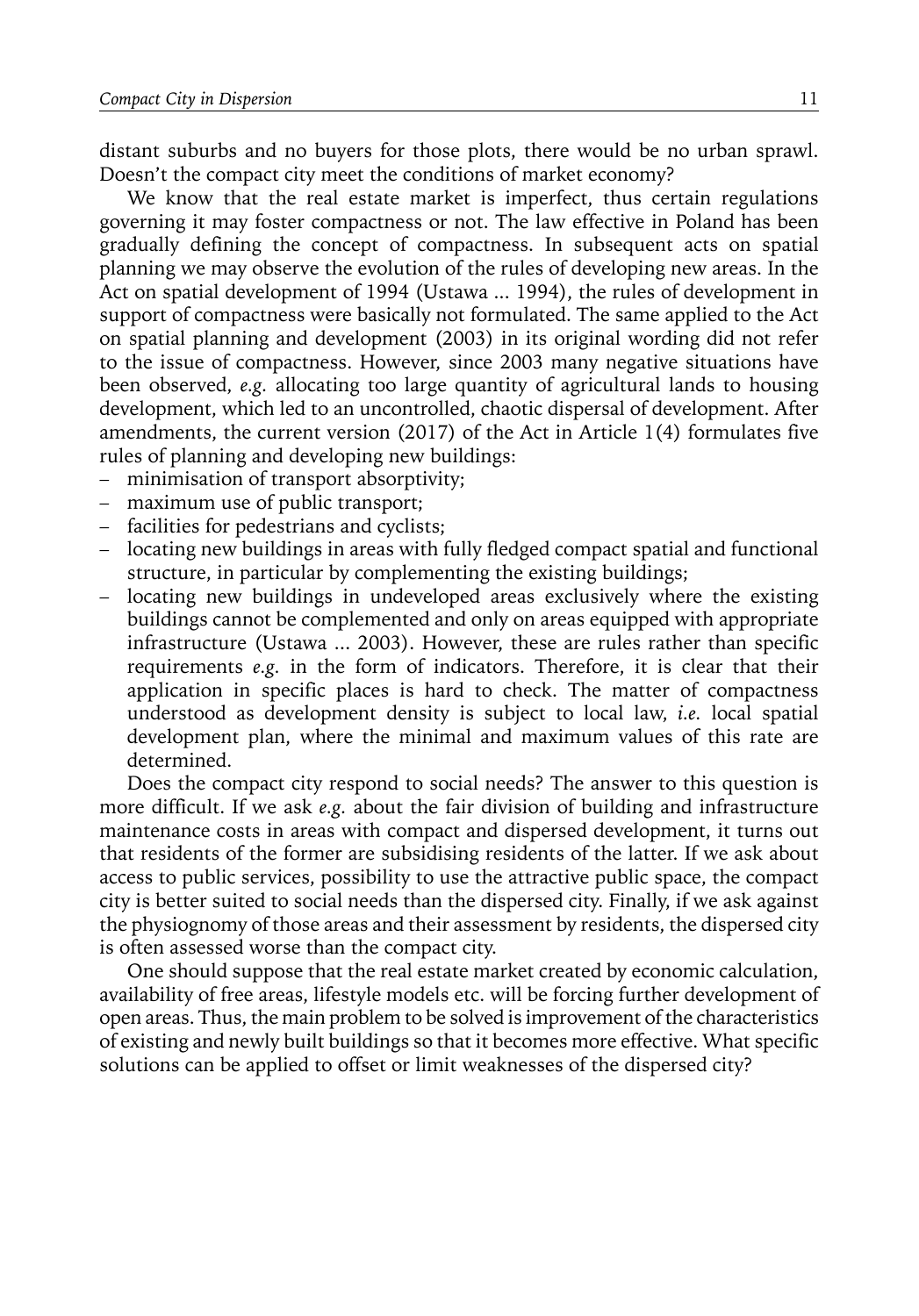#### **4. Methods of obtaining compactness in dispersed systems**

Reference literature lists many groups of instruments used for regulating the compactness of cities, *e.g.* strategic, planning, fiscal, or investment ones. With reference to existing dispersed systems, it is also possible to mention organisational and technological (technical) instruments. The simplest action is to increase development density (infills, superstructures, secondary division of plots and their development).

Another direction is strengthening peripheral districts which can be an alternative to the suburban or rural location for those seeking the place to settle. For example in Zabrze an attempt was made to determine how to strengthen peripheral districts with low public investments. In 2015 and 2016, the Department of Urban and Spatial Planning of the Faculty of Architecture at the Silesian University of Technology carried out a study entitled *A more local Zabrze*. Its aim was to identify possible revitalisation measures in peripheral districts of Zabrze in order to enhance their concentration and compactness. Larger public projects stimulating more intense development and improvement of spatial order are more important in dispersed peripheral areas. They are usually public service facilities around which the activity of residents of the surroundings focuses. It improves the quality of life, as well as reduces traffic to the city centre.

The abovementioned measures lead to increase building density and then to an increase in population. However, certain organisational or technical measures may to a certain extent offset the negative sides of dispersed development (Table 1), although they do not increase its compactness.

| Selected weaknesses of a dispersed city |                                                                                                                                                                           |                                                                                                                                                                                         |
|-----------------------------------------|---------------------------------------------------------------------------------------------------------------------------------------------------------------------------|-----------------------------------------------------------------------------------------------------------------------------------------------------------------------------------------|
| Problem                                 | Description                                                                                                                                                               | Solution                                                                                                                                                                                |
| Weak neighbour<br>relationships         | Prevailing single-family and<br>dispersed development and little<br>public space do not support<br>interactions                                                           | Forming housing communities<br>(owners') also on dispersed<br>development areas to manage them                                                                                          |
| Ineffective<br>infrastructure           | Roads, sewage system, power<br>grids etc. handle too few users                                                                                                            | New technologies: dispersed energy,<br>own water supply coordinated<br>with rain water and grey water<br>management, individual removal<br>or neutralisation of waste and<br>wastewater |
| Long and burdensome<br>commuting        | Distance from the city centre,<br>poor availability of public<br>services, dispersed development<br>result in the need for commuting<br>by individual or public transport | Teleworking and teleservices<br>e.g. e-learning, small centres of<br>e-services, development of local<br>economy e.g. neighbourhood<br>services.                                        |

Table 1. Selected methods of limiting the weaknesses of a dispersed city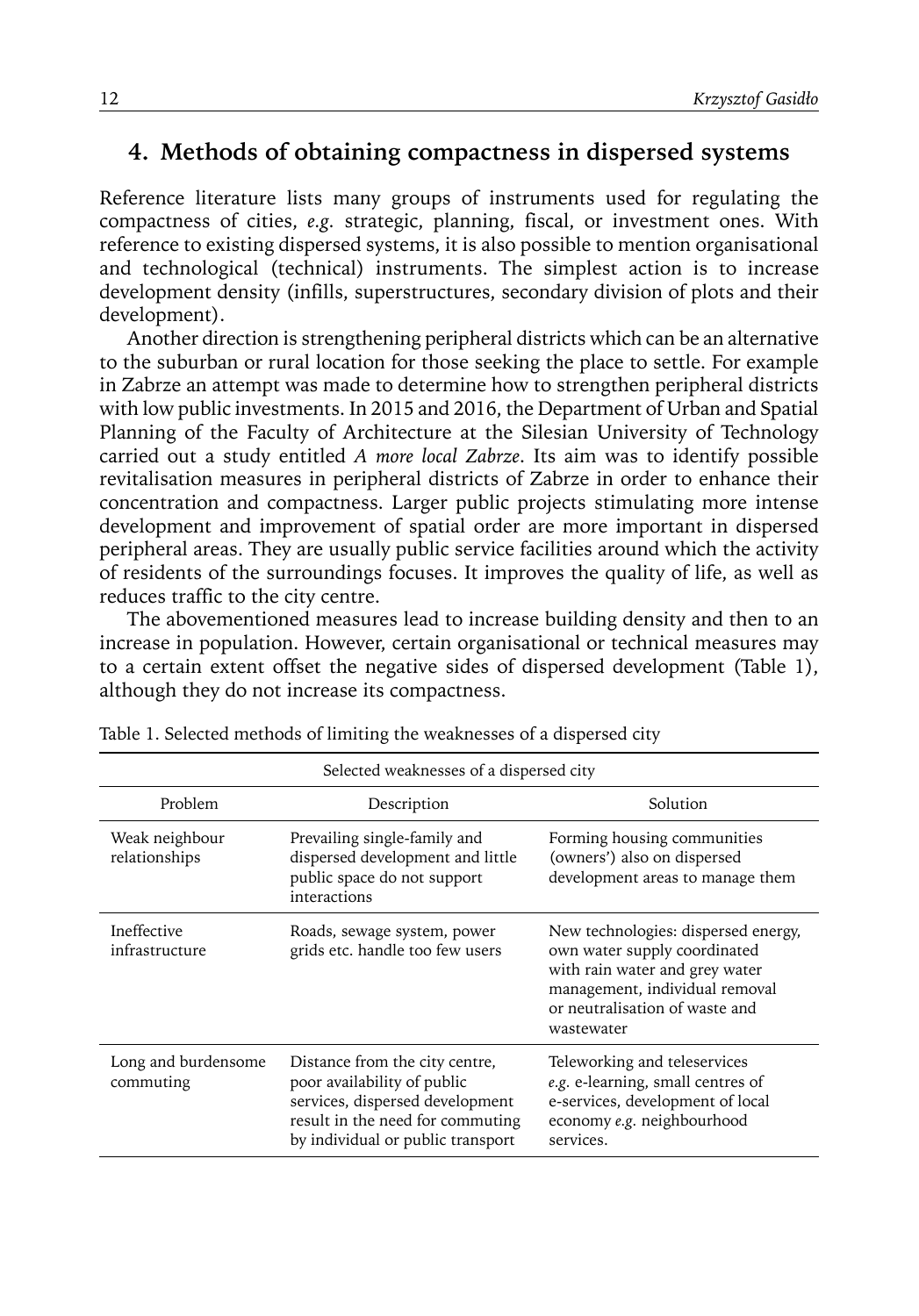| Selected weaknesses of a dispersed city    |                                                                                                   |                                                                                                                                                         |
|--------------------------------------------|---------------------------------------------------------------------------------------------------|---------------------------------------------------------------------------------------------------------------------------------------------------------|
| Problem                                    | Description                                                                                       | Solution                                                                                                                                                |
| Waste<br>and closure of land               | Low housing density, ineffective<br>road infrastructure that occupy<br>too much area              | Permeable surfaces, permanent or<br>periodical diverse use e.g. car park<br>used as football pitch in specific<br>hours                                 |
| Lack of the<br>appropriate public<br>space | Public space is not very busy,<br>which makes them poorly<br>equipped<br>and maintained           | Location and integration of different<br>activities e.g. trade, catering,<br>administration, sports, culture etc.<br>in the vicinity of a traffic node. |
| Weak availability of<br>public services    | For economic reasons public<br>services are not located on areas<br>with lower population density | Mobile or temporary services e.g.<br>medical advice, some educational<br>services (courses).<br>Public e-services, e.g. administrative<br>services.     |

Source: Own study.

### **5. Compact cities in Śląskie voivodeship**

If we measured the "voivodeship compactness" by population density, Śląskie voivodeship is certainly the most compact in Poland, with population density of 371 compared to Polish average of about 123 persons per sq km. This results from its degree of urbanisation. However, measurement of population density in individual cities of Śląskie voivodeship within their administrative border generates surprising results. Out of cities with poviat status in the Upper Silesia agglomeration (the largest urban complex in Poland with population exceeding 2 m residents – Fig. 1) only two – Świętochłowice (3,829) and Chorzów (3,302) are in the first ten of most densely populated cities of Poland. There are as many as 5 cities from Mazowieckie voivodeship, among others Warsaw (3,372), Legionowo (4,001) and Piastów (3,980). However Jaworzno and Dąbrowa Górnicza located in the Upper Silesia agglomeration belong to the most scarcely populated poviat cities in the country with indicators of 608 and 650 persons per sq km, accordingly, since their administrative borders host large unbuilt areas, bodies of water, industrial or post-industrial land. As it can be seen on these examples, measurement of the compactness by population density within the administrative limits can be disrupted by large share of unoccupied areas. A test of compactness of morphological units, *e.g.* housing or city centre areas, offers more reliable results. It is also possible to measure the compactness of individual housing estates or quarters. If we apply such an attempt, we must recognise that cities of the Upper Silesia agglomeration, even the more scarcely populated ones, as compact cities. The majority of them are a conglomeration of old cities and towns, villages, factory housing estates. Especially a location of mine housing estates was significant, as it resulted from dispersal of mining plants on the area of the entire mining land. As a result of further consolidation several large cities were created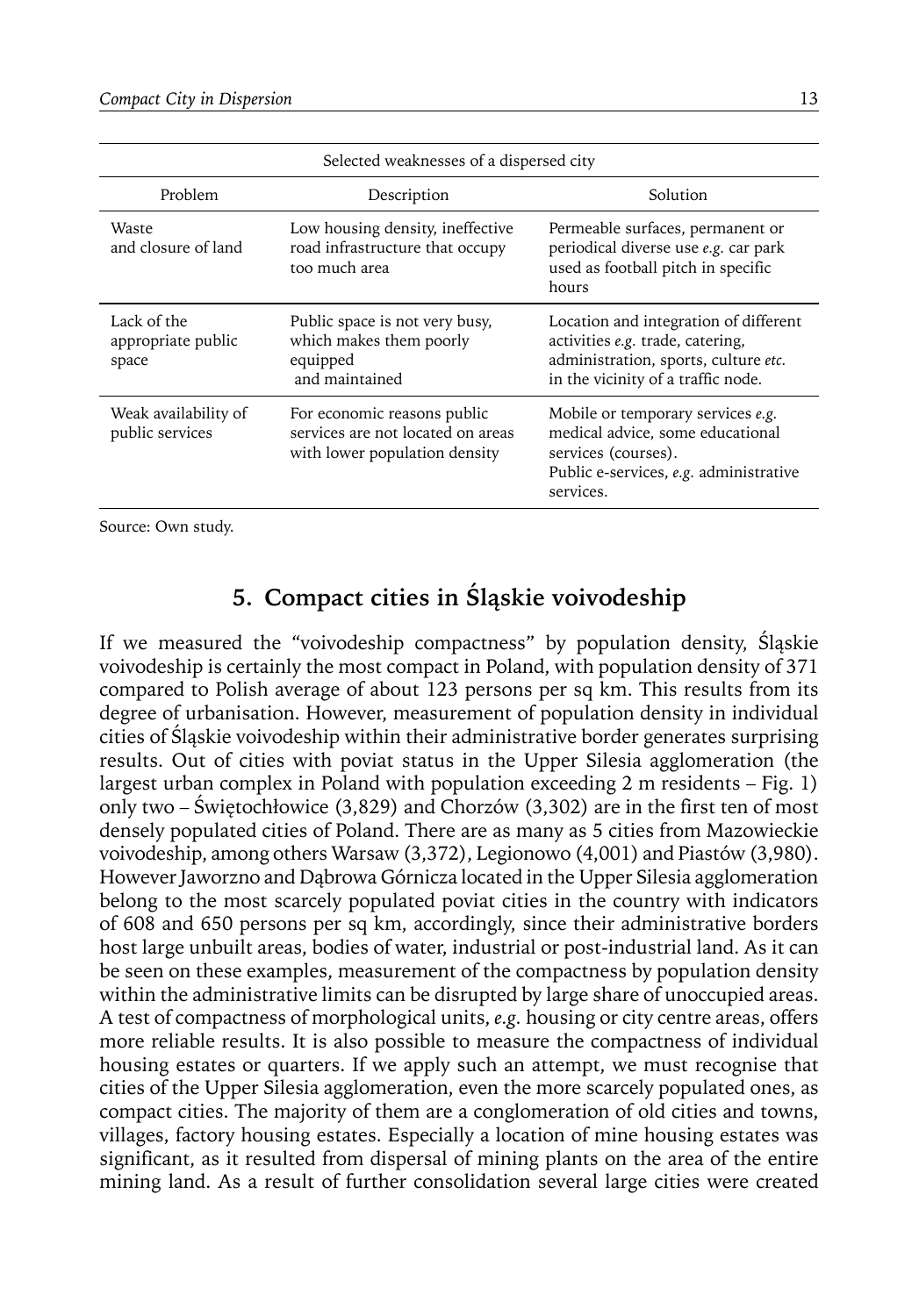from a few hundred of such units. Many of those small units retained their distinct morphological or social identity, and some are isolated from city centres and other districts of the same city.



Fig. 1. Location of population in Śląskie Voivodeship Source: (Plan… 2016:11, on the basis of Local Data Bank GUS 2014).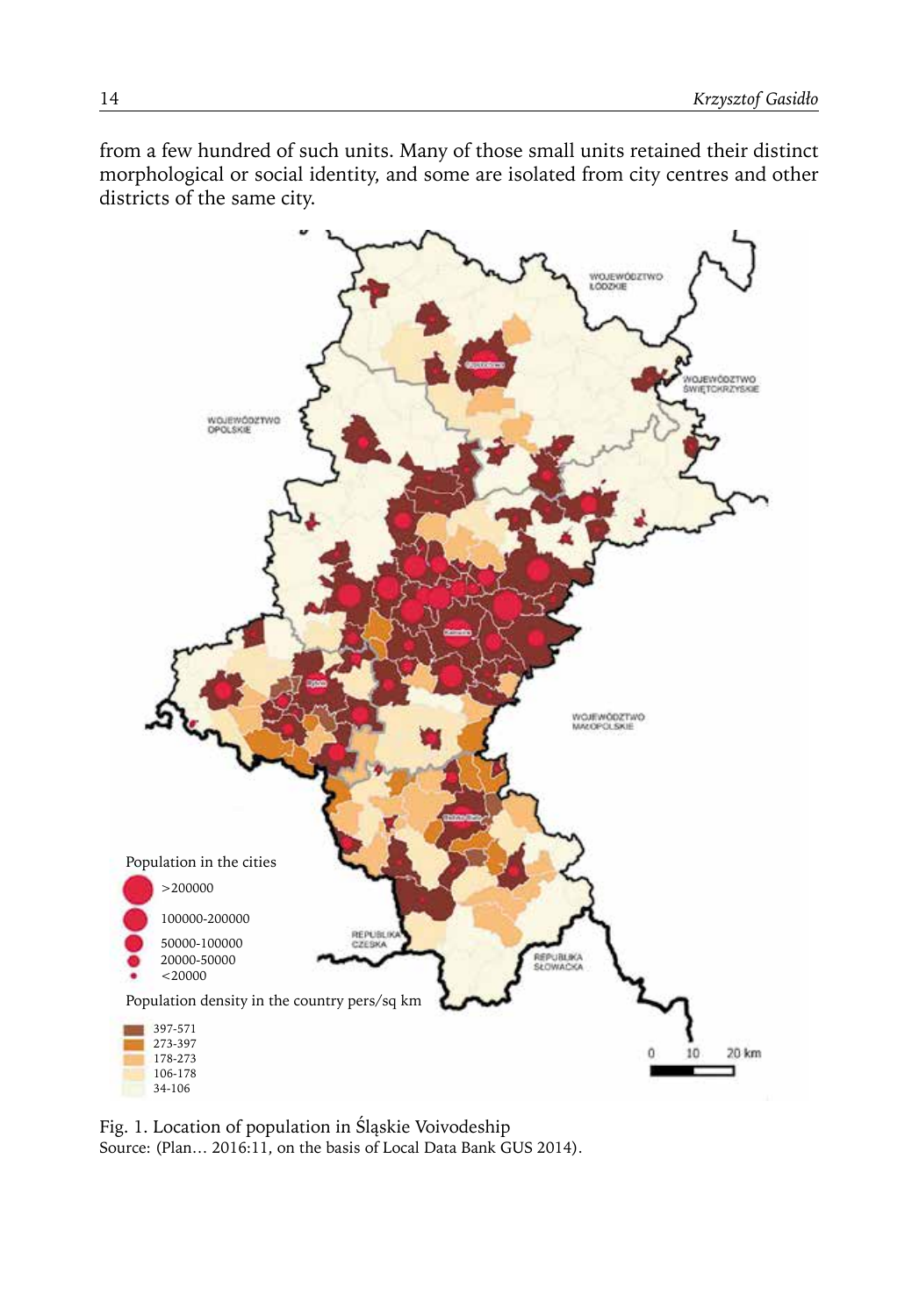Jezienicka (2011) distinguished about 260 such housing estates in the area of the Upper Silesia Metropolis constituting the central area of the Upper Silesian agglomeration. Some of them have the character of small towns, *i.e.* have an appropriate structure and equipment with basic services. They are compactly developed and densely populated, although the cities to which they belong are not perceived as particularly compact (Fig. 2).

Thus it can be stated that in the Upper Silesia agglomeration we can observe the system of compact settlement subdivisions dispersed in greater urban structures created as a result of the development of mining and processing industry.



Fig. 2. Examples of compact but dispersed units (districts) in the urban structure **A.** Ballestrema estate in Zabrze; **B.** Pogoria estate in Dąbrowa Górnicza Source: (Jezienicka 2011: 71 and 74).

#### **Conclusions**

Shaping the compact city cannot be based on historical models but it should include the existing conditions and processes in modern cities.

It is possible to obtain compactness features in existing dispersed systems by investment, organisational and technical actions.

The Upper Silesia agglomeration is an example of a settlement complex, in which in the course of development a system of small, compact units dispersed in structures of bigger cities was created. Spatial policy of the emerging metropolis gathering cities from the Upper Silesia agglomeration should be focus on supporting compact cities with the use of their existing structure.